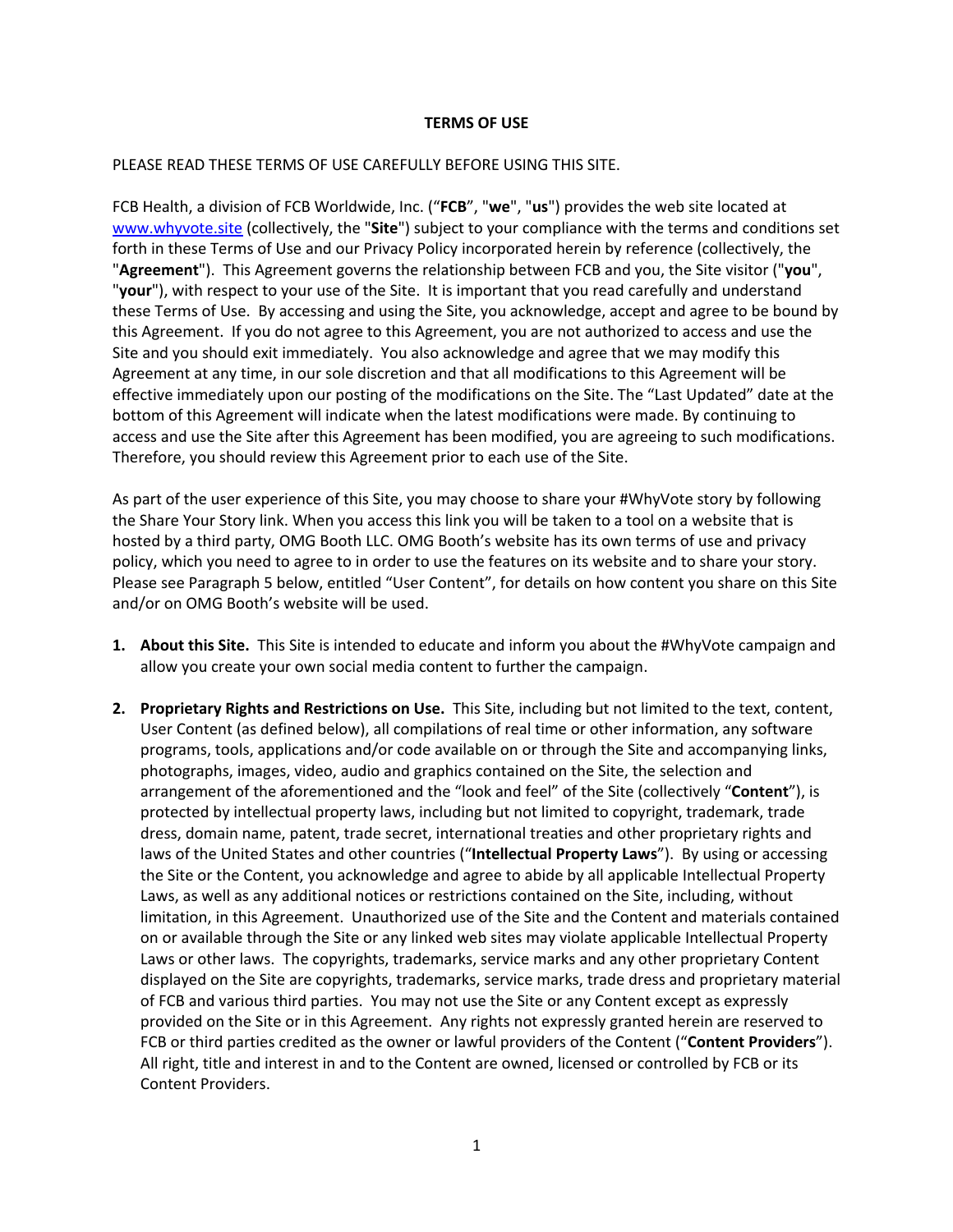You may download a single, unaltered, copy in a single computer's memory of any Content for your personal, noncommercial use only, provided you keep intact all trademark, copyright and other proprietary notices. Use for any other purpose is expressly prohibited by law, and requires express written permission.

FCB owns registered and common-law trademarks, service marks, domain names and trade dress protected by trademark laws in the United States and other countries. Other names, whether or not appearing in large print, italics or with the trademark/service mark symbol are trademarks and service marks of FCB or its Content Providers, unless otherwise noted. The use or misuse of these trademarks/service marks or any other Content or materials, except as permitted herein, is expressly prohibited and may be in violation of copyright law, trademark law and/or other relevant laws. Please be advised that FCB actively and aggressively enforces its intellectual property rights to the fullest extent of the law.

- **3. Code of Conduct.** In connection with your use of the Site, you agree that you will not do the following (collectively, the "**Code of Conduct**"):
	- Use the Site or Content for any unlawful purpose or in violation of this Agreement;
	- Restrict or inhibit any other visitor or member from using the Site, including, without limitation, by means of "hacking" or defacing any portion of the Site;
	- Express or imply that any statements you make are endorsed by us, without our prior written consent;
	- Violate the User Content Guidelines (as defined below);
	- Engage in spamming or flooding;
	- Transmit any software or other materials that contain any "viruses" or "worms", "trojan horses", "time bombs", "date bombs", "time locks" or "drop dead" devices, "lockups", "traps", "access codes" or "trap door" devices, or any other similar harmful, malicious or hidden procedures, routines or mechanisms of a destructive nature or that could cause the Site or any services provided therein to cease functioning;
	- Sell, license, rent, modify, print, copy, reproduce, download, upload, transmit, distribute, disseminate, publicly display, publicly perform, publish, edit, adapt, compile or create derivative works from any Content or materials (including, without limitation, through framing or "mirroring" or systematic retrieval to create collections, compilations, databases or directories) or otherwise transfer any of the Content to any third person (including, without limitation, others in your company or organization), without our prior written authorization;
	- Decompile, reverse-engineer or disassemble any software or other products or processes available through the Site and not insert any code or product to manipulate the Content in any way that affects the user's experience;
	- Remove any copyright, trademark or other proprietary rights notices contained in the Site;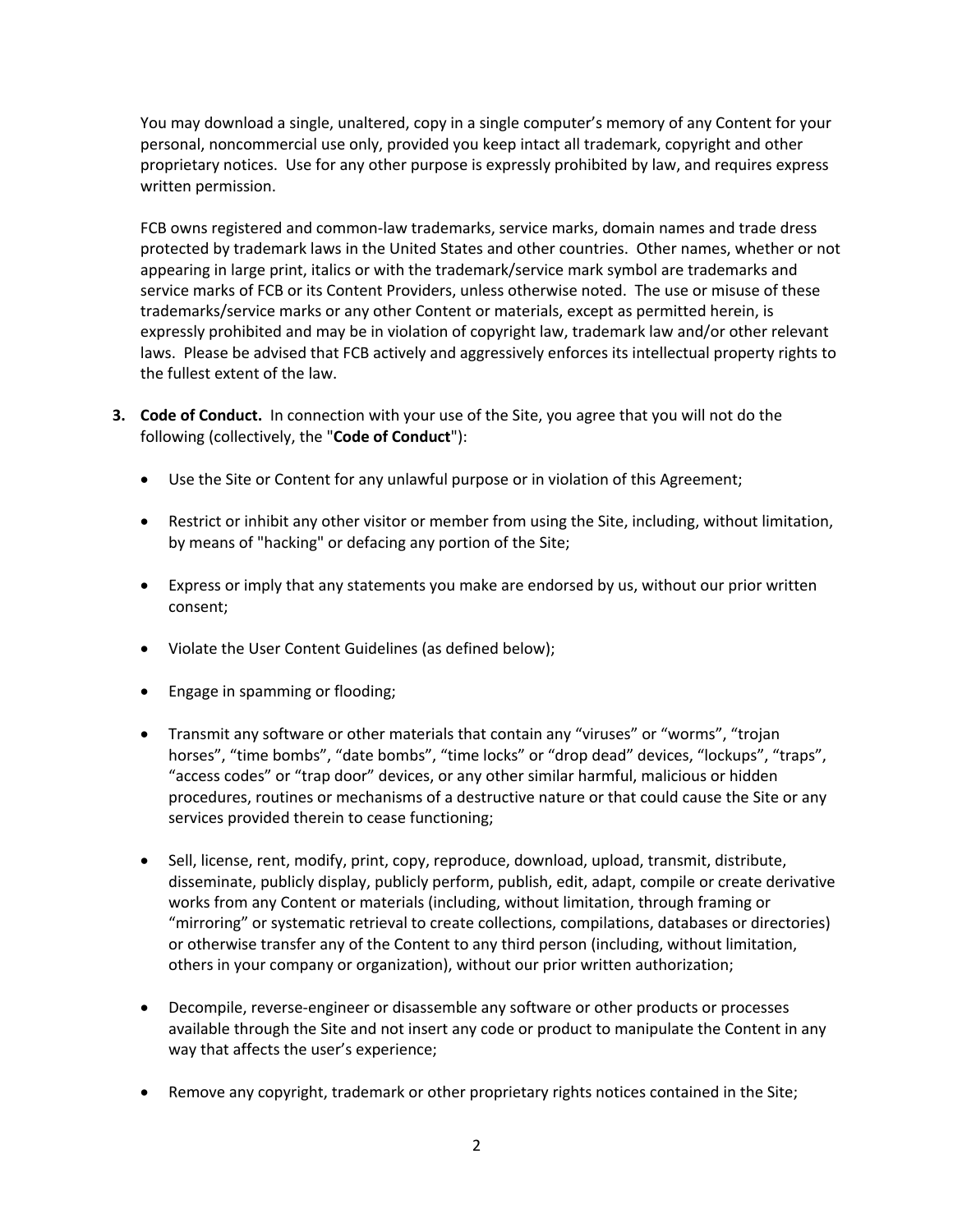- Use any robot, engine, software, spider, robot, avatar, agent, tool, site search/retrieval application or other manual or automatic device or process to navigate, search, determine, retrieve, index, "data mine" or in any way reproduce or circumvent the navigational structure or presentation of the Site or its contents, without our prior written authorization;
- Harvest or collect information about Site visitors or members without their prior written consent;
- Take any action that imposes an unreasonable or disproportionately large load on our infrastructure;
- Access, reload or "refresh" transactional event pages, or make any other request to transactional servers, more than once during any three second interval; or
- Request more than 1,000 pages of the Site in any twenty-four hour period, whether alone or acting in concert with a group of individuals.

While using the Site and the Content, you agree to comply with all applicable laws, rules and regulations. Unauthorized access to the Site is a breach of this Agreement.

- **4. Information Provided by FCB.** Although FCB strives to provide Content that is both useful and accurate, the nature of the data and other information contained on the Site is subject to frequent change. In addition, the facts and circumstances of every situation differ. Accordingly, although FCB endeavors to use reasonable care in assembling the Content, the Content may not be up-to-date, accurate or complete. In addition, portions of the Content may have been contributed to the Site by various entities and service providers. The inclusion of such information does not indicate any approval or endorsement thereof, and FCB expressly disclaims any liability with respect to the foregoing. FCB hopes and believes that the Content will be helpful as background reference, but it should not be construed as legal or other professional advice on any subject matter. FCB has endeavored to comply with legal and ethical requirements known to FCB personnel who compiled this Site, but FCB is not engaged in rendering legal or other professional services, and availability for use of the Content is not intended to create, and does not create, any attorney-client or other professional services relationship. Use of the Content is not an adequate substitute for obtaining legal or other professional advice from a licensed provider in your jurisdiction.
- **5. User Content.** Some web pages included in the Site (including, without limitation, a link to a selfie poster tool on a website hosted by a third party, OMG Booth LLC) may allow for you to submit content to FCB via the OMG Booth hosted website, using the tool, to publish or display the results of the submitted content in the tool (collectively, "**User Content**") on unrelated sites including, without limitation, social media sites on which you have the ability, through membership or otherwise, to post content (collectively, "**User Sites**"). When you provide User Content and when you share the results of the tool, you agree to do so on the following terms ("**User Content Guidelines**"):

You are solely responsible for any User Content and other material that you submit to the Site and/or OMG Booth's website or publish and/or display on User Sites.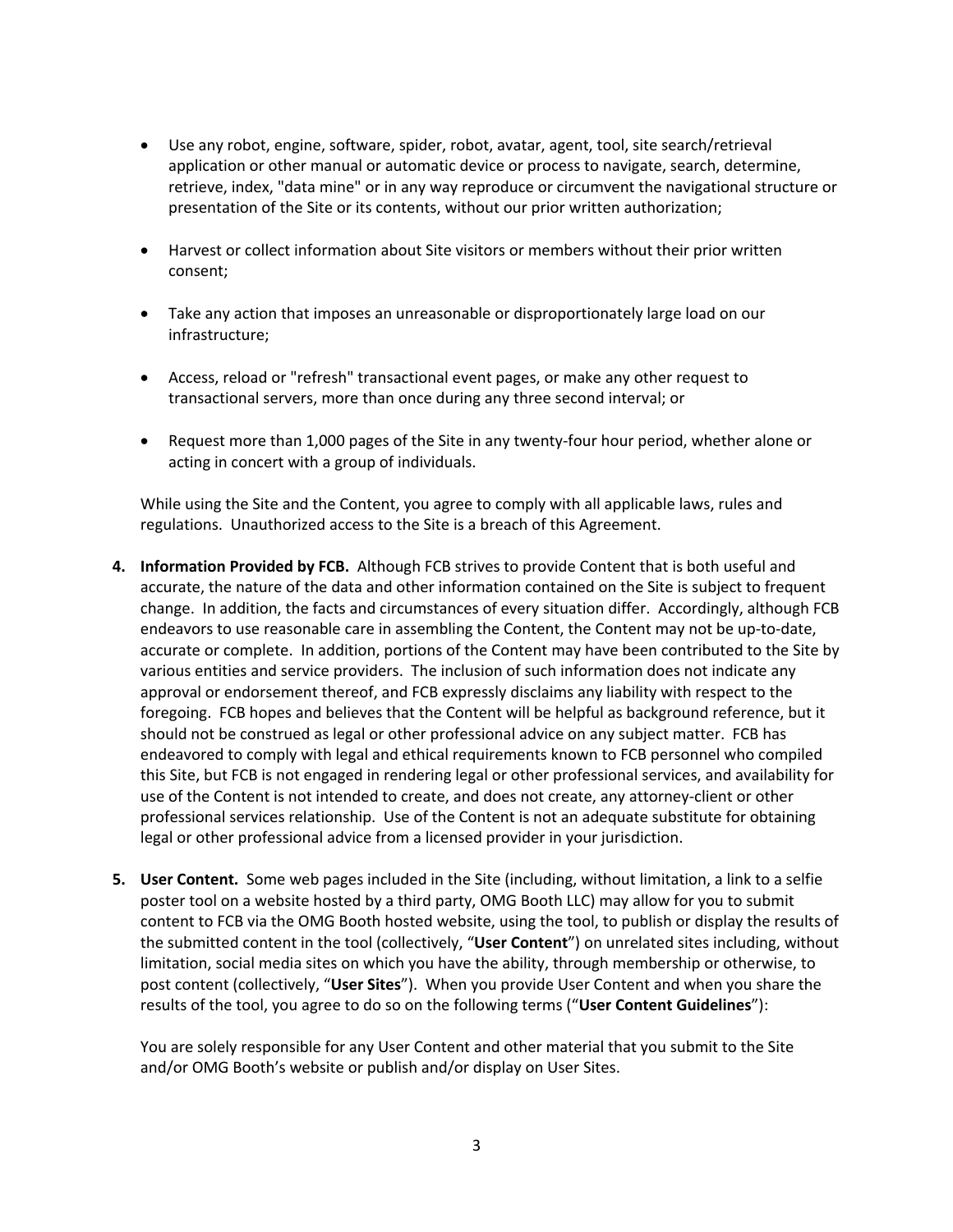You may not submit any User Content or material that infringes, misappropriates or violates the intellectual property, publicity, privacy or other rights of any party or that is subject to any restrictions, or imposes any obligations, on the use or further distribution thereof.

You may not provide any User Content or other material that falsely expresses or implies that such User Content or material is sponsored or endorsed by FCB, its affiliates, campaign partners, advertising, promotion and fulfillment agencies, and each of their respective agents, licensees, nominees, parents, subsidiaries, affiliates, successors and assigns and all others acting with their permission, and the directors, officers, employees, shareholders, partners and agents of each of them (each an "**FCB Party**" and collectively, the "**FCB Parties**").

You further agree that you will not submit User Content or other material that: (a) is patently offensive to users of the Site, such as User Content that promotes discrimination, racism, bigotry, hatred or physical harm of any kind against any group or individual; (b) harasses or advocates harassment of another person or includes personal information about another person, such as their address, email address or telephone number; (c) involves the transmission of unsolicited mass mailing (i.e., "spamming") or other forms of solicitation (including, but not limited to, advertising, promotional materials, chain letters and/or pyramid schemes); (d) promotes illegal activities or conduct that is abusive; (e) violates any applicable law or regulation; (f) is threatening, obscene, defamatory or libellous; (g) is pornographic or sexually explicit in nature; and/or (h) seeks or recommends providers of material that exploits people under the age of 18 in a sexual or violent manner, or seeks or recommends providers that solicit personal information from anyone under 18.

By submitting User Content via the Site and/or the tool on OMG Booth LLC's website, you agree to and hereby do grant, and you represent and warrant that you have the right to grant, the FCB Parties a nonexclusive, worldwide, perpetual, irrevocable, unrestricted, royalty-free, fully paid-up, transferable license, with the right to sublicense, to store, use, copy, publicly perform, digitally perform, publicly display and distribute such User Content, and to sell, modify, create derivative works from and/or to incorporate such User Content into other works in any form, medium or technology, whether now known or hereafter developed, in each case, without compensation to you. You agree to waive any moral rights that you may have to your User Content. You further agree that the User Content may include, without limitation, your image as submitted or after use of the tool, or any other likeness derived from the User Content (including a caricature) either alone and/or with captions, film, artwork, audio track, photographic or any other material.

You represent and warrant that (i) none of the User Content is subject to a confidentiality obligation; (ii) you are eighteen (18) years old or older or are an emancipated minor and have the right to submit such User Content; (iii) you are under no legal disability; (iv) you own the User Content; and (v) you have read and understand these Terms of Use.

You release the FCB Parties from any and all liability arising out of the aforementioned use, including, but not limited to, any blurring, distortion, alteration, optical or auditory illusion that may occur or be produced in or by the taking, reproduction, broadcast, publication, processing, or creation of any materials, or any other display of the User Content. You agree that the FCB Parties are under no obligation to use the User Content in any way.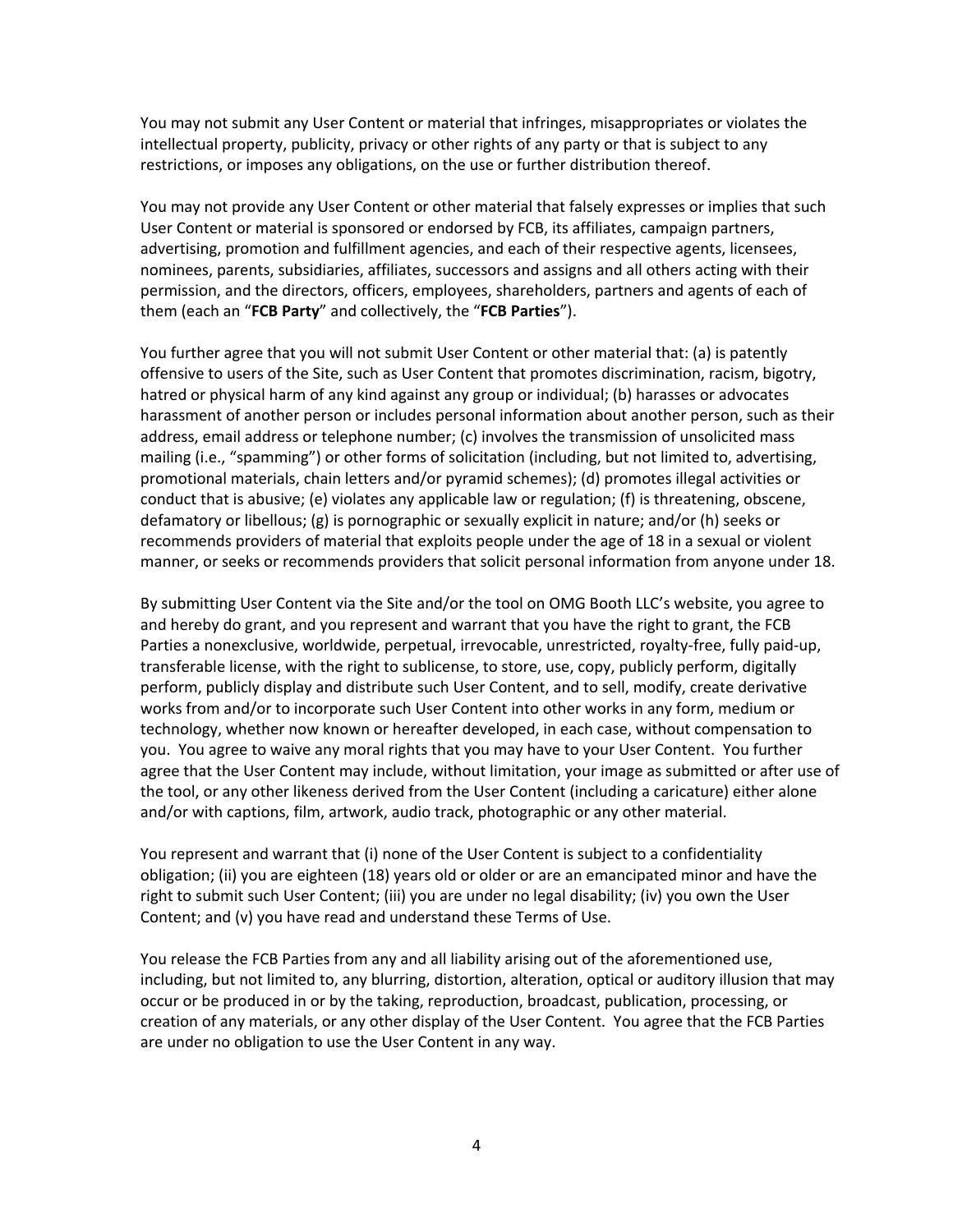You waive any right that I may have to inspect and/or approve the further use of the User Content, including but not limited to the copy that may be used in connection therewith, and/or to the use to which the materials may be applied.

You understand that when using the Site or features of the Site, you may be exposed to User Content from a variety of sources, and that the FCB Parties are not responsible for the accuracy, usefulness, safety, or intellectual property rights of or relating to such User Content. You further understand and acknowledge that you may be exposed to User Content that is inaccurate, offensive, indecent, objectionable, obscene, threatening, harassing or encouraging of any such conduct, or that otherwise violates the Code of Conduct, and you agree to waive, and hereby do waive, any legal or equitable rights or remedies you have or may have against the FCB Parties with respect thereto, and agree to indemnify and hold the FCB Parties harmless to the fullest extent allowed by applicable law regarding all matters related to your use of the Site.

FCB may at any time, without prior notice and at our sole discretion, remove any User Content or take any other appropriate action against any person who violates the User Content Guidelines. Illegal or unauthorized uses of the Site will be investigated and subject to appropriate legal action, including, without limitation, civil, criminal and/or injunctive redress.

**6. Links.** This Site contains links to certain Internet web sites developed, sponsored or maintained by third parties unaffiliated with FCB. Should you leave the Site via a link contained herein, the content you view therein is not provided or controlled by FCB. FCB is not responsible for that content, nor has it developed, checked for accuracy or otherwise reviewed the content or privacy policy of any such third party web site. By providing access to the linked web sites, FCB is not recommending, endorsing or sponsoring any aspect of those web sites, including the transmission of software, downloading or uploading of content, or any goods, services or securities available thereon. FCB makes no guarantees, representations or warranties as to, and shall have no liability for, any content delivered by any third party, including, without limitation, the non-infringement, accuracy, subject matter, quality or timeliness of any content, or the use of any personal information you provide to any such web site. FCB reserves the right in its sole discretion to discontinue links to any other web sites at any time and for any reason. FCB provides links to other web sites solely as a convenience to its users, and the inclusion of any link shall not create any liability for FCB with respect to the third party or the third party's web site or the content provided through such links. Your use of such links is entirely at your own risk and responsibility. Furthermore, you forever hold FCB harmless from any and all claims, obligations and/or liability arising in connection with the use of any such links.

FCB prohibits caching, unauthorized hypertext links by others to the Site and the framing of any Content available on Site, without the prior written consent of FCB. FCB reserves the right to disable any unauthorized links or frames and disclaims any responsibility for the content available on any other site reached by links to or from the Site.

**7. Claims of Copyright Infringement.** If you believe that your copyrighted work has been copied and is accessible on the Site in a way that constitutes copyright infringement, please provide the following information required by the Online Copyright Infringement Liability Limitation Act of the Digital Millennium Copyright Act, 17 U.S.C. § 512: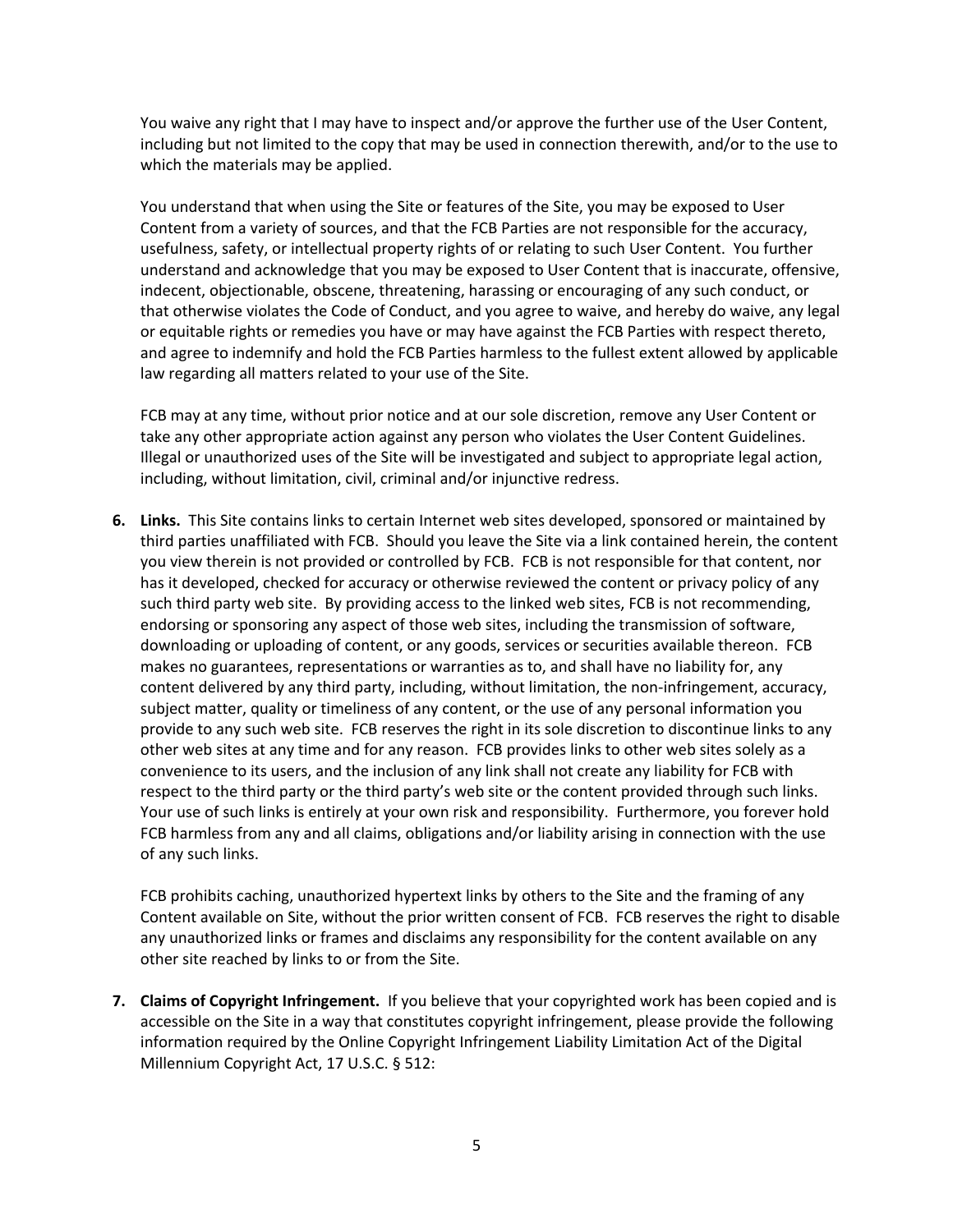- a. A physical or electronic signature of a person authorized to act on behalf of the owner of an exclusive right that is allegedly infringed;
- b. Identification of the copyrighted work claimed to have been infringed, or, if multiple copyrighted works at a single online site are covered by a single notification, a representative list of such works at the Site;
- c. Identification of the material that is claimed to be infringing or to be the subject of infringing activity and that is to be removed or access to which is to be disabled, and information reasonably sufficient to permit us to locate the material (including the specific web page address on the Site);
- d. Information reasonably sufficient to permit us to contact the complaining party, such as an address, telephone number, and, if available, an electronic mail address at which the complaining party may be contacted;
- e. A statement that the complaining party has a good-faith belief that use of the material in the manner complained of is not authorized by the copyright owner, its agent, or the law; and
- f. A statement that the information in the notification is accurate, and under penalty of perjury, that the complaining party is authorized to act on behalf of the owner of an exclusive right that is allegedly infringed.

Notices under the Digital Millennium Copyright Act should be sent to:

FCB Worldwide, Inc. Attn: FCB Worldwide / FCBWE Designated Copyright Notice Agent 100 West 33rd Street, 7<sup>th</sup> Floor New York, NY 10001

- **8. Access By Minors.** Pursuant to 47 U.S.C. Section 230 (d), as amended, we hereby notify you that parental control protections (such as computer hardware, software or filtering services) are commercially available that may assist you in limiting access to material that is harmful to minors.
- **9. Jurisdictional Issues.** The Site is solely directed to individuals residing in the United States. We make no representation that Content available on or through the Site is appropriate or available for use in other locations. Those who choose to access the Site from other locations do so on their own initiative and at their own risk, and are responsible for compliance with local laws, if and to the extent local laws are applicable.

We reserve the right to limit the availability of the Site and/or the provision of any service, program or other product described thereon to any person, geographic area or jurisdiction, at any time and in our sole discretion, and to limit the quantities of any such service, program or other product that we provide.

**10. Termination.** We reserve the right to immediately terminate this Agreement, and/or your access to and use of the Site or any portion thereof, at any time and for any reason, with or without cause. Upon termination of this Agreement, your right to use the Site shall immediately cease, and you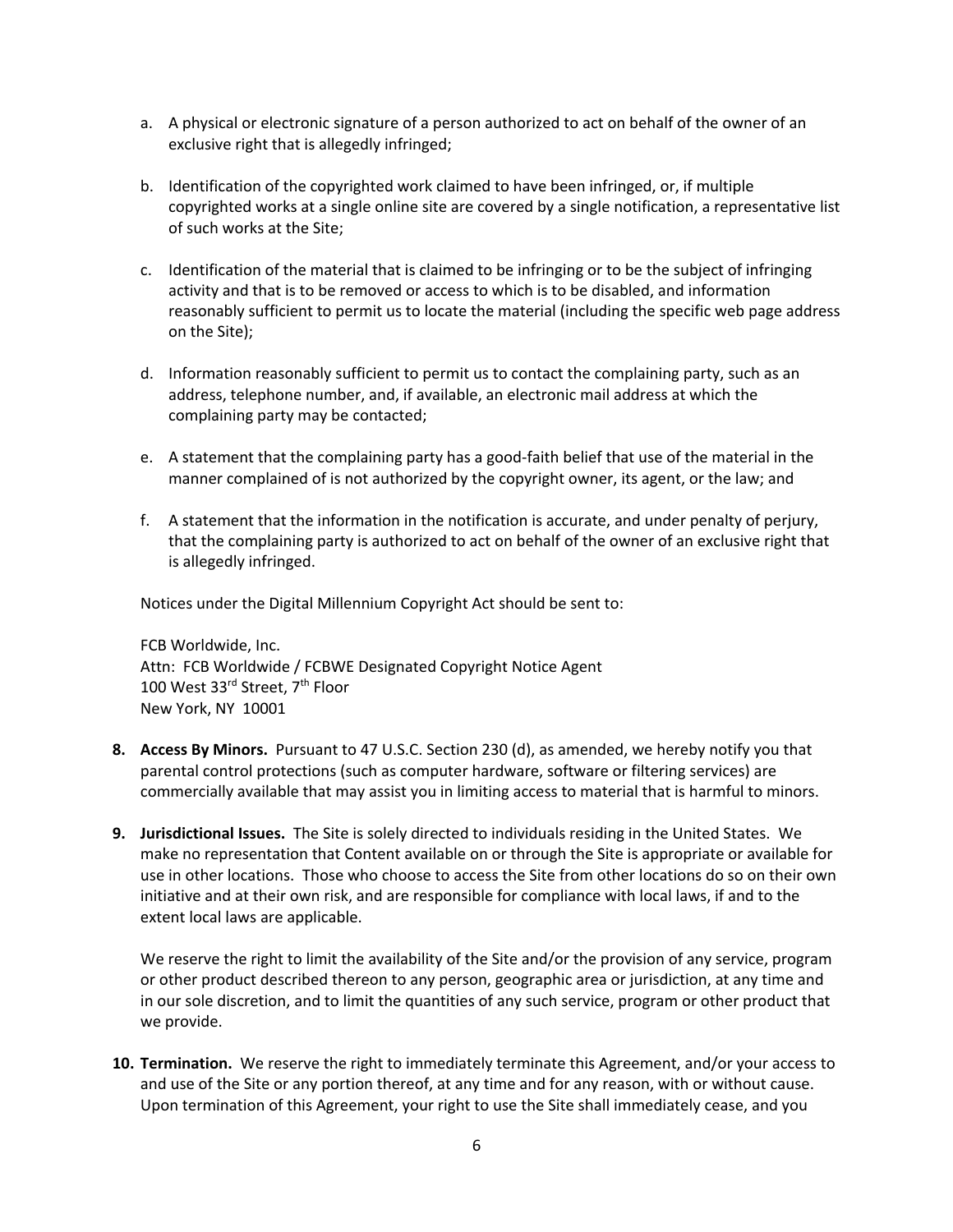shall destroy all Content obtained from the Site and all copies thereof, whether made under the terms of this Agreement or otherwise.

**11. Disclaimers; Limitation of Liability.** THERE MAY BE DELAYS, OMISSIONS, ERRORS, OR INACCURACIES IN THE CONTENT, AND THE CONTENT IS PROVIDED TO YOU ON AN "AS IS" BASIS WITHOUT WARRANTIES OF ANY KIND. FCB, ITS CONTENT PROVIDERS, AFFILIATES, CAMPAIGN PARTNERS, ADVERTISING, PROMOTION AND FULFILLMENT AGENCIES AND THEIR RESPECTIVE OFFICERS, DIRECTORS, EMPLOYEES, AGENTS AND LICENSORS CANNOT AND DO NOT MAKE ANY REPRESENTATIONS AND, TO THE FULLEST EXTENT PERMITTED BY APPLICABLE LAW, HEREBY DISCLAIM WITH RESPECT TO THE SITE AND THE CONTENT ALL EXPRESS, IMPLIED AND STATUTORY WARRANTIES OF ANY KIND TO YOU OR ANY THIRD PARTY, INCLUDING, BUT NOT LIMITED TO, REPRESENTATIONS AND WARRANTIES REGARDING ACCURACY, TIMELINESS, COMPLETENESS, CURRENTNESS, RELIABILITY, STABILITY, READINESS, NON-INFRINGEMENT, MERCHANTABILITY, OR FITNESS FOR ANY PARTICULAR PURPOSE, OR ANY REPRESENTATIONS OR WARRANTIES ARISING FROM USAGE OR CUSTOM OR TRADE OR BY OPERATION OF LAW. FCB, ITS CONTENT PROVIDERS, AFFILIATES, CAMPAIGN PARTNERS, ADVERTISING, PROMOTION AND FULFILLMENT AGENCIES AND THEIR RESPECTIVE OFFICERS, DIRECTORS, EMPLOYEES, AGENTS AND LICENSORS ASSUME NO RESPONSIBILITY FOR THE CONSEQUENCES OF ANY ERRORS OR OMISSIONS. ANY MATERIAL, INFORMATION OR CONTENT DOWNLOADED OR OTHERWISE OBTAINED THROUGH THE USE OF THE SITE IS ACCESSED AT YOUR OWN RISK AND DISCRETION AND YOU ALONE WILL BE RESPONSIBLE FOR ANY DAMAGE OR LOSS TO YOU, INCLUDING AND NOT LIMITED TO YOUR COMPUTER SYSTEM, LOSS OF DATA OR LOSS OR DAMAGE TO ANY PROPERTY OR LOSS OF DATA OR LOSS OF REVENUE THAT RESULTS FROM THE DOWNLOAD OR USE OF SUCH MATERIAL.

FCB DOES NOT CONTROL THE CONTENT PROVIDED BY ITS CONTENT PROVIDERS AND DOES NOT GUARANTEE THE ACCURACY, INTEGRITY OR QUALITY OF SUCH CONTENT. YOU UNDERSTAND THAT BY USING THE SITE YOU MAY BE EXPOSED TO CONTENT PROVIDED BY CONTENT PROVIDERS AND OTHERS THAT IS OFFENSIVE, INDECENT AND/OR OBJECTIONABLE. UNDER NO CIRCUMSTANCES WILL FCB BE LIABLE IN ANY WAY FOR ANY CONTENT PROVIDED BY ITS CONTENT PROVIDERS OR OTHERS, INCLUDING ANY ERRORS OR OMISSIONS IN ANY SUCH CONTENT, OR ANY LOSS OR DAMAGE OF ANY KIND INCURRED AS A RESULT OF YOUR USE OF ANY SUCH CONTENT.

IN NO EVENT SHALL FCB OR ANY CONTENT PROVIDER, AFFILIATE, CAMPAIGN PARTNER, ADVERTISING, PROMOTION AND FULFILLMENT AGENCIES OR ANY OF THEIR RESPECTIVE AFFILIATES, OFFICERS, DIRECTORS, EMPLOYEES, AGENTS OR LICENSORS BE LIABLE TO YOU OR TO ANYONE ELSE FOR (a) ANY LOSS OR INJURY CAUSED IN WHOLE OR IN PART BY CONTINGENCIES BEYOND THEIR CONTROL OR ANY NEGLIGENCE, INCLUDING ANY GROSS NEGLIGENCE, IN PROCURING, PROVIDING COMPILING, INTERPRETING, EDITING, WRITING, REPORTING, TRANSMITTING OR DELIVERING THE SITE OR ANY CONTENT THEREON, (b) ANY CLAIM ARISING OUT OF OR RELATING TO THE SITE OR ANY CONTENT, INCLUDING, BUT NOT LIMITED TO, ANY DECISION MADE OR ACTION TAKEN BY YOU IN RELIANCE UPON SUCH CONTENT, ANY DELAYS, ERRORS, OMISSIONS OR INTERRUPTIONS IN THE DELIVERY OR TRANSMISSION OF CONTENT, DATA AND SERVICES AVAILABLE ON THE SITE OR ANY WEB SITE OF A CONTENT PROVIDER, (c) ANY OTHER ASPECT OF THE SITE OR ANY WEB SITE OF A CONTENT PROVIDER OR (d) ANY OTHER TYPES OF DAMAGES (SUCH AS, BUT NOT LIMITED TO, DIRECT, CONSEQUENTIAL, SPECIAL, INCIDENTAL, PUNITIVE OR INDIRECT DAMAGES), EVEN IF ADVISED OF THE POSSIBILITY OF SUCH DAMAGES.